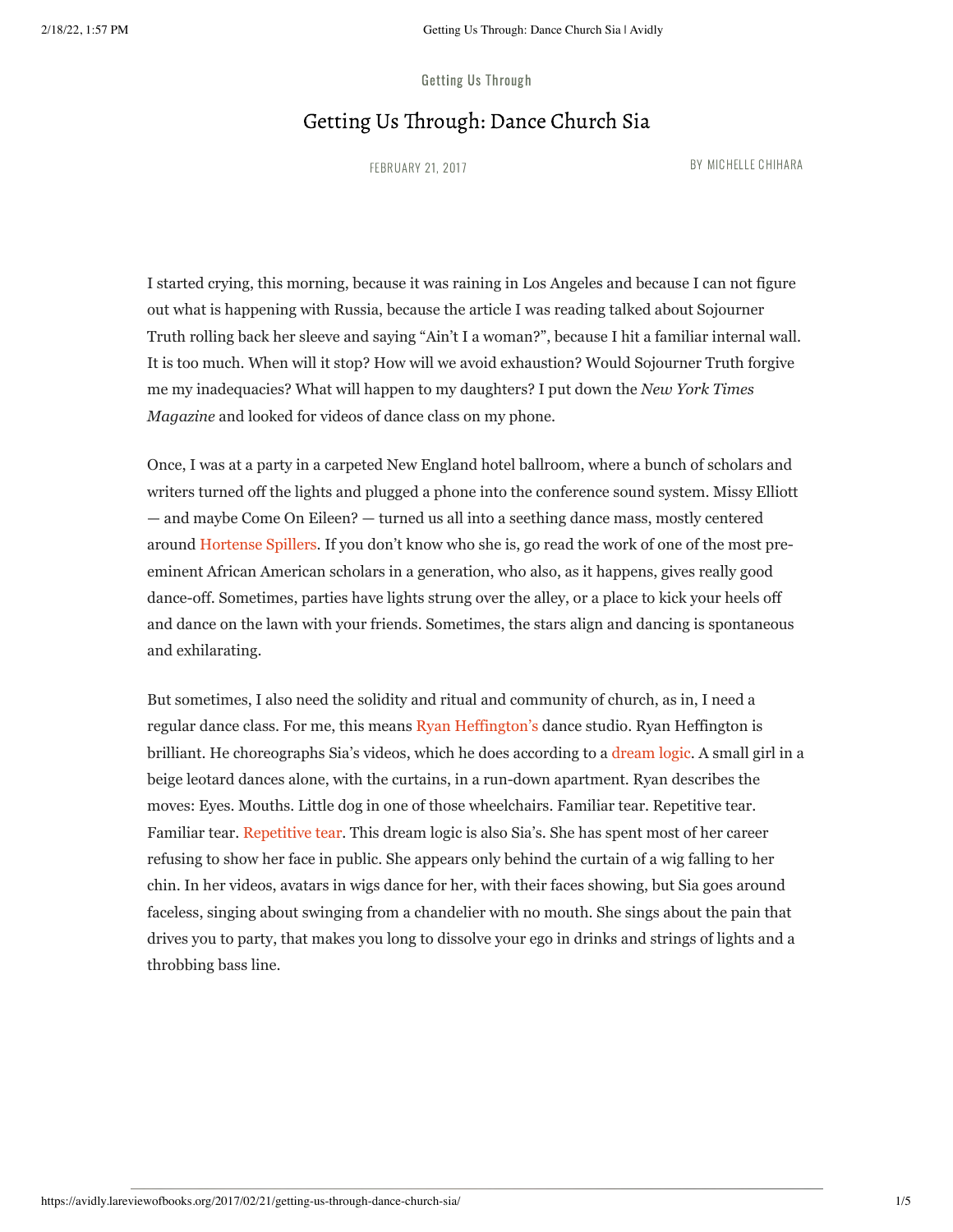

I do long for that ego dissolve. But also, I have been going for years to a dance class with a man named Joe. He injured his back right around the election. When he texted me to tell me he had to cancel class for a while, I wrote him and said, "Joe your class saved my life." Without him, I thought, maybe I would stop dancing. I felt so immediately exhausted. I thought, I'm getting old. I'm already tired. Maybe I should give up dance class and focus on more serious things, like calling members of congress and listening to the busy signal. On one Sunday, I watched YouTube videos of dance classes from before the election and then stayed home and watched the rain with my daughters.

The article I was reading this morning isn't even worth getting into. Let me just say this: the article's utterly [standard](http://thisblueangel.com/2011/06/22/the-women-of-pop-a-response-to-sasha-frere-jones/) tone of dismissal towards female pop stars was part of all that became too much. For years, I have recognized the sexist edge in the way that Beyoncé, or Katy [Perry](http://tropmag.com/2013/reading-katy-perry/) get mocked. The very real fact that feminism pulled Hillary Clinton back towards the left gets dismissed, because t-shirts said "YAAAAS HILLARY." Because an earnest girl in Iowa said to Clinton "If you could choose, would you rather be the president or Beyoncé?" The article I was reading invited you to laugh at this girl, in service of criticizing "pop-cultural feminism," and Hillary Clinton.

Would you rather be the President, or Beyoncé? I voted for Bernie. This is not about Clinton, it's about the dismissal. Feminism gets dismissed for being too focused on the boardroom, and then dismissed for pleasing the people. I can't stand *Lean In,* but don't we need both? How is it wrong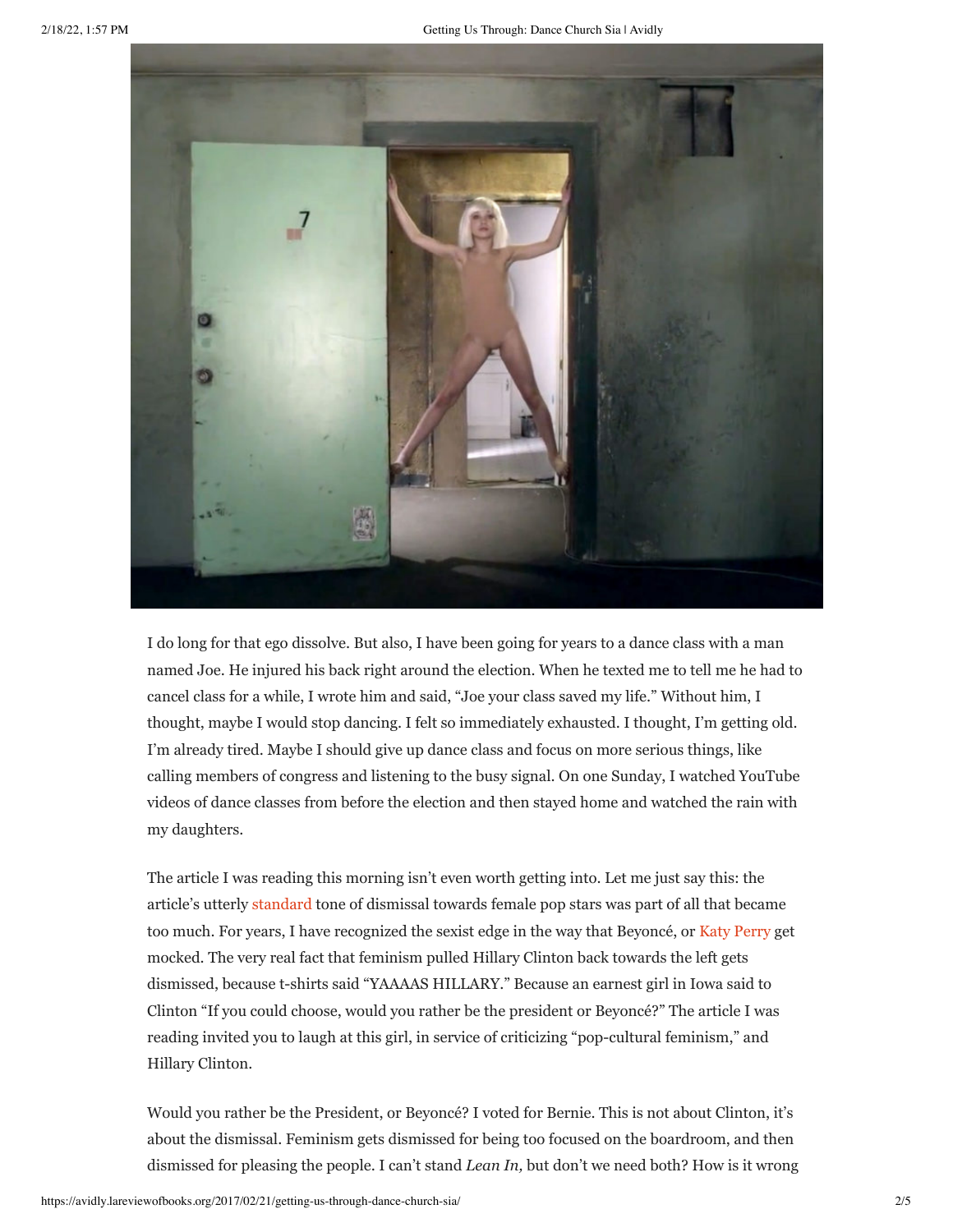## 2/18/22, 1:57 PM Getting Us Through: Dance Church Sia | Avidly

for t-shirts in support of a female politican to say YASSSS? Do you know where yasss came from? Should we shame white straight women who don't know where it comes from? Or should we remind them that drag queens have been risking their lives for pride and femininity for decades? Shouldn't everybody get in formation and rally behind the YAASSSS?

A white middle class female writer in the *New York Times* mocks feminist writing online because it chases "sexist slights down to the most passing personal concerns." It is *Lean In* feminism, she implies, to contemplate minor personal concerns. It is not serious feminism when a writer on HuffPo "sighs 'There is no proper way for a woman to cut her hair, let alone do anything right in this world.'"

There is no proper way for a woman to cut her hair, let alone do anything right in this world.

So what is the role of middle class feminists who dance, who say YAASSSSS, or who write about passing personal concerns? One of the most moving hot takes I ever read was an essay by a black woman who had been on welfare. Someone else online had criticized a poor person for buying an expensive bag. This black woman wrote about how people should stop poor-shaming. She explained that it was incredibly hard and incredibly important for her to *seem* middle class in job interviews when she was on food stamps. It was much harder and more important for her than for people who were middle class. She wrote that there was a language of bags and shoes that she had to learn and learn well, or she would not be considered a good "fit" for the white collar jobs she wanted. Sometimes, she wrote, it was necessary to go without food and buy the right bag.

The tragedy, of course, is that because there is no right way for her to cut her hair, sometimes the nice bag isn't enough. Racism, especially in its intersection with class discrimination and sexism,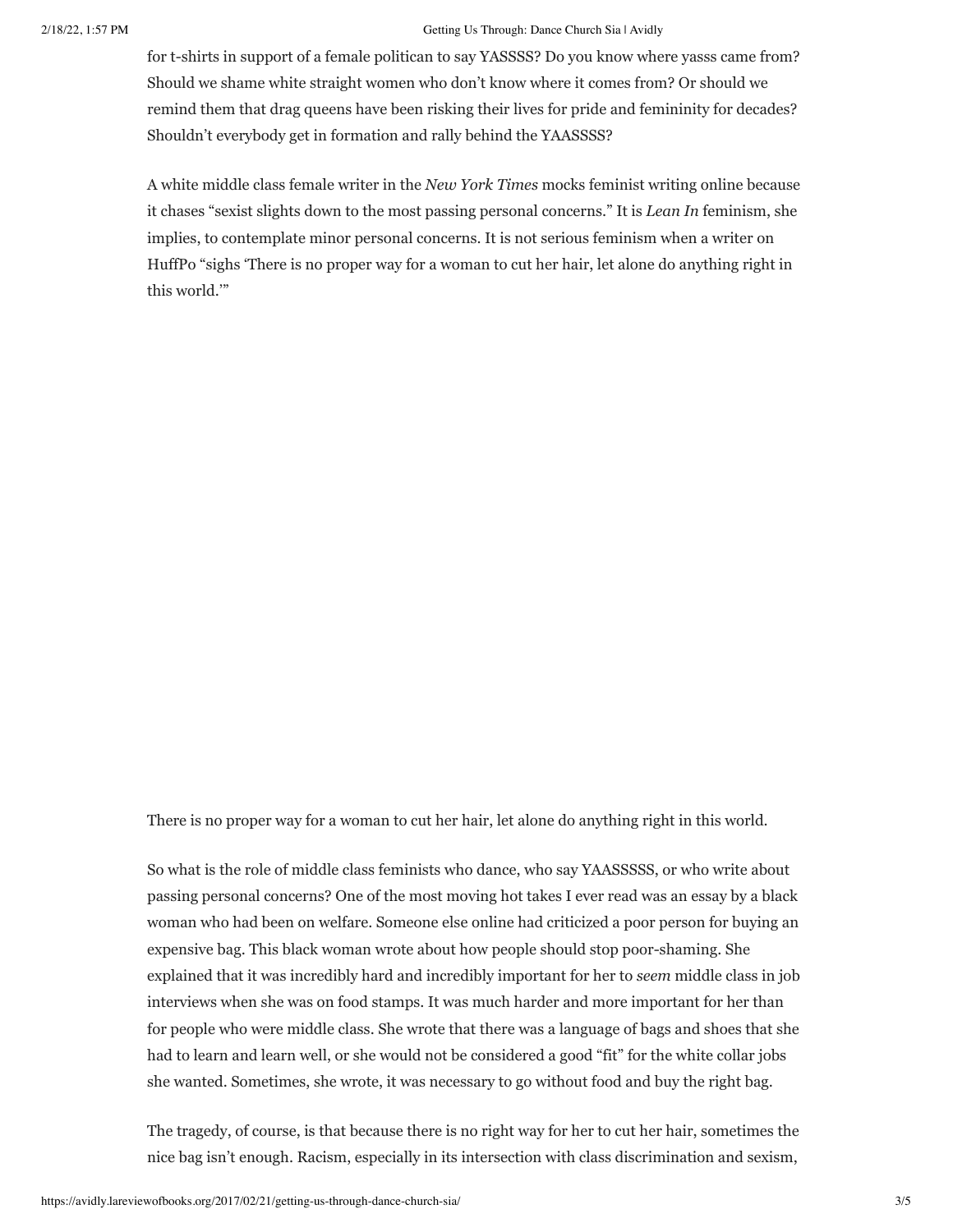## 2/18/22, 1:57 PM Getting Us Through: Dance Church Sia | Avidly

is insidious. She may not get the job, even with the bag, and she may never know why. So maybe we should not only avoid shaming her about the bag, maybe we should actively meditate on the strength it takes to be poor and feminine and of color, maybe we should put our shoulders to the wheel until there are no poor people, and maybe we should say YAAASSSSS to the bags, as we discuss them in the name of survival.

How do you cut your hair? If I am to be taken seriously when, for example, discussing the [economy](https://lareviewofbooks.org/article/what-we-talk-about-when-we-talk-about-finance/) does this mean that I must never dance, or speak openly about hair and make up? Is my self-care and survival nothing more than a passing personal concern?

I taught Mary Wollstonecraft's *[Vindication](http://www.bartleby.com/144/2.html) of the Rights of Women* to a group of English majors*.* In it, Wollstonecraft pushes back against a certain Dr. Gregory. Dr. Gregory has advice for women: he "recommends dissimulation" and advises "an innocent girl to give the lie to her feelings, and not dance with spirit."

In 1792, Mary Wollstonecraft said: in the name of truth and common sense just let the girl dance. *In* 1792, she saw that the patriarchy would try to control everything, even the way you dance, that there would never be a proper way to dance. Mary reminds us, don't listen to Dr. Gregory. And then Audre Lorde reminds us, self-care and self-preservation are radical, for black women, possibly for you, if you do them in the name of a radical fight.

I have some badass disabled women in the classes I teach, women who would not be able to go to dance church with me. My undocumented students and friends could not protest at the airport with me. Protest and dance involve privilege. As forms of expression, they are actions that you take with your body so that you will learn their lessons in your body. Protesting and dancing are not enough. The world needs both hot takes and investigative reporting. Nothing is enough by itself.

I went back to dance class, after the election and after Joe who had saved my life hurt his back, because I needed saving and wanted to survive. The first class I went to was Ryan Heffington's, teaching to Sia's *Bird Set [Free.](https://www.youtube.com/watch?v=KrT_0J6m6y8)* A bunch of men and women of all sizes and shapes and orientations in cut up t-shirts and cargo shorts and leggings put down their phones and stepped out onto the beat-up studio floor together. Ryan turned up the volume and turned down the lights. Sia sang:

*But there's a scream inside that we all try to hide We hold on so tight, we cannot deny Eats us alive, oh it eats us alive… Yes, there's a scream inside that we all try to hide We hold on so tight, but I don't wanna die, no I don't wanna die…. yeah*